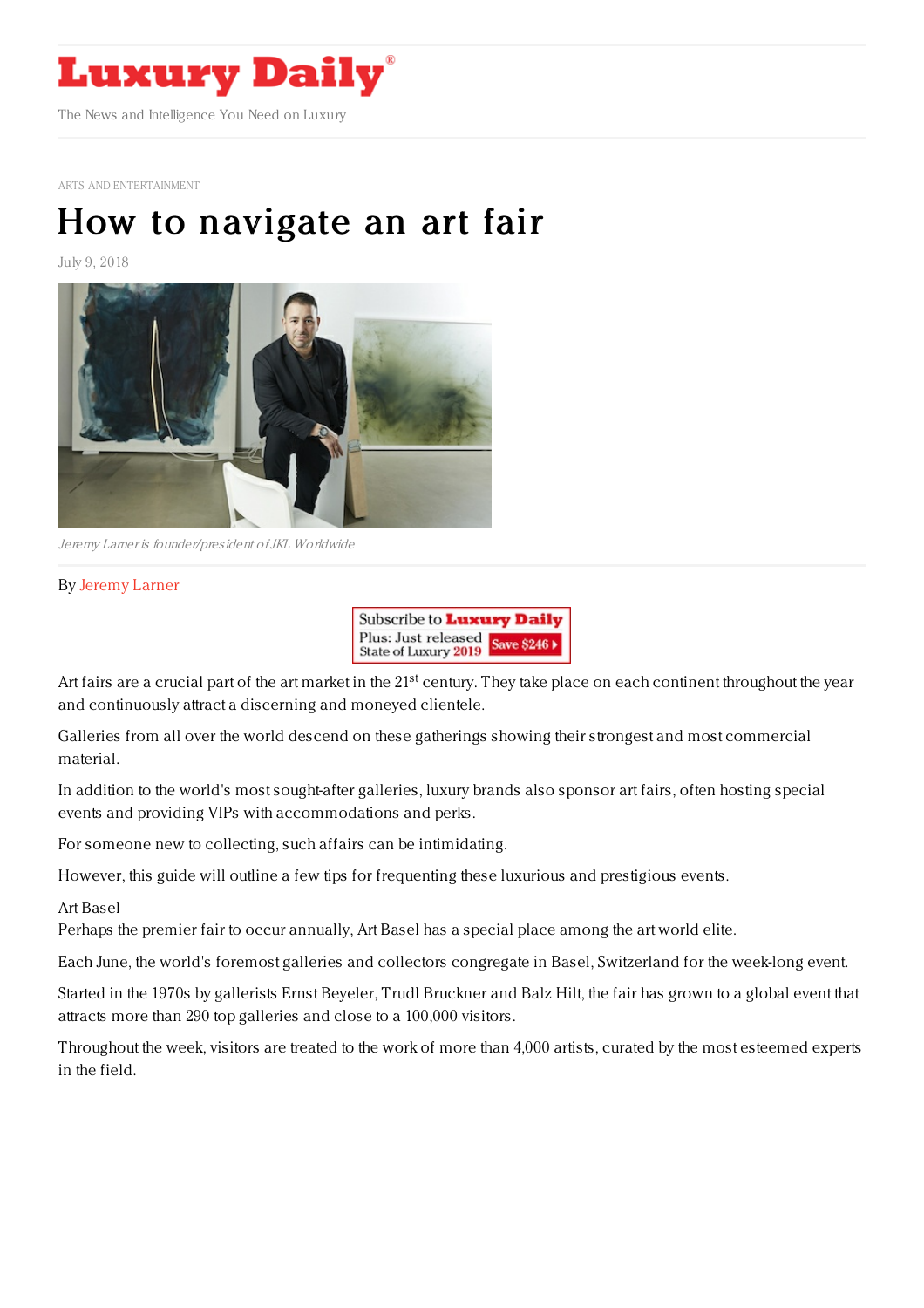

An exhibit at Switzerland's Art Baselshow inBasel. Image credit: Shutterstock

While in Basel, be sure to explore the satellite activities that coincide with the fair.

Basel also plays host to several restaurants and bars that are the epitome of luxury.

Enjoy a cocktail at the esteemed Hotel Les Trois Rois nestled on a charming corner of the Rhine. For dinner, savor a meal at Cheval Blanc and Chez Donati to experience the culinary delights that Basel has to offer.

## **FIAC**

An acronym for Fiore Internationale d'Art Contemporain, FIAC is the largest and most popular art fair in France.

Taking place in the fall each year, the fair calls as home the perpetually stunning and Karl Lagerfeld- approved Grand Palais in Paris.

Built at the turn of the 20<sup>th</sup> century, this extraordinary building located in the Eighth Arrondissement is a preeminent example of classic Beaux-Arts architecture.

Under the palatial and astounding glass ceiling, roughly 200 leading galleries from around the world display their finest contemporary art.

The fair also plays host to special projects and events that change with each year.



The Fiore Internationale d'Art Contemporain show at Paris' Grand Palais. Image credit: Shutterstock

Many of France's most luxurious brands partner with the prestigious fair Van Cleef & Arpels and Guerlain, respectively and host VIP events and soirees surrounding the fair.

Be sure to take in all the city has to offer and pay a visit to the Centre Pompidou and other museums in the city as they put on impressive exhibitions that run concurrent with the fair.

### ADAA/The Armory Show

The ADAA or Art Dealers Association of America organizes The Art Show annually in February.

This thoughtfully curated and highly refined fair is host to the most prestigious galleries in the United States.

Housed in the stunning Park Avenue Armory located in New York's historic Upper East Side, this fair is an elegant